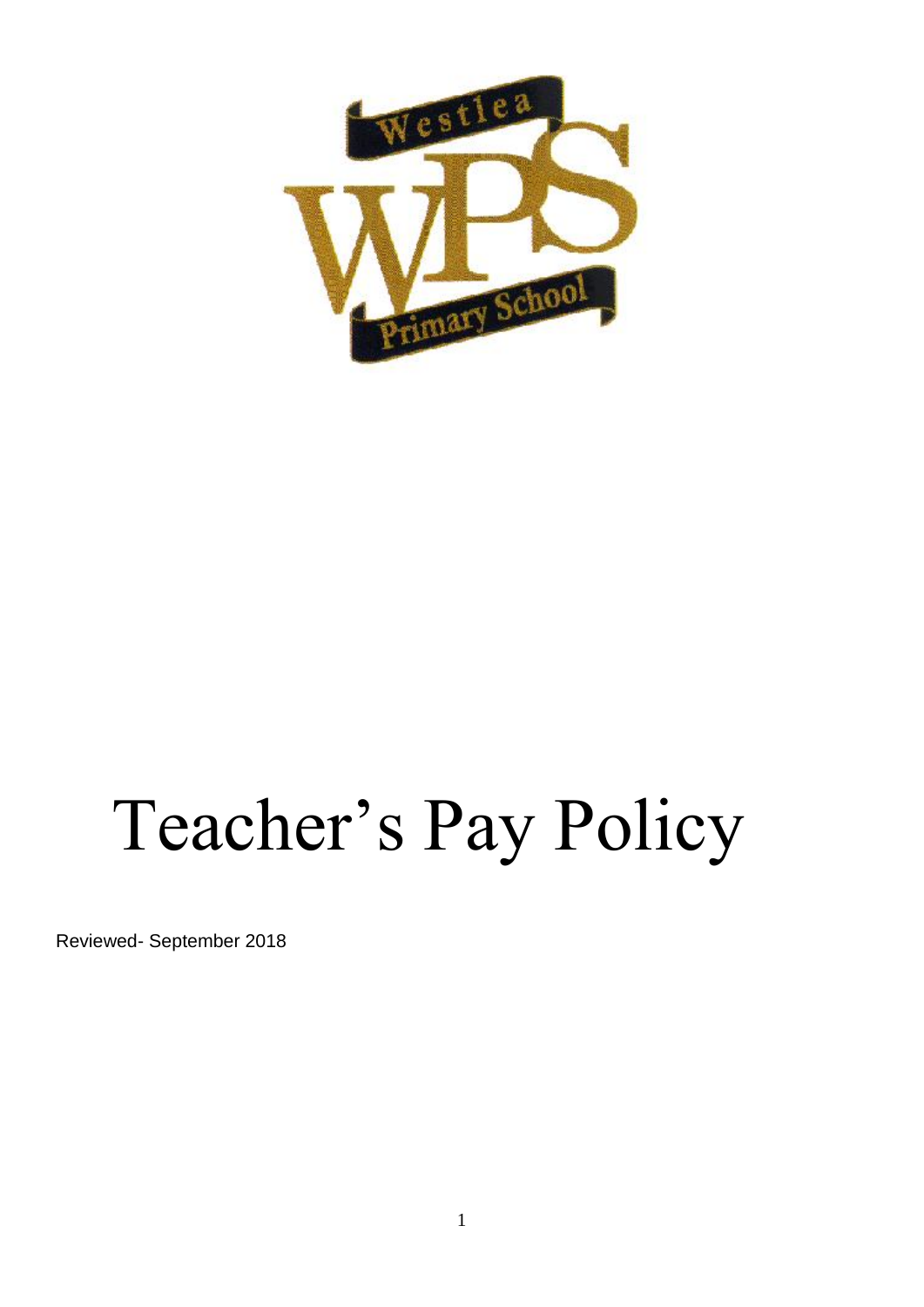# **Policy for the Determination of Teachers' Pay**

# **INTRODUCTION**

This policy should be read in conjunction with the provisions of the schools current Teacher Pay Policy and sets out the framework for making decisions on teachers' pay. It has been developed to comply with current legislation and the requirements of the School Teachers' Pay and Conditions Document 2013 (STPCD) and has been consulted on with staff and the recognised trade unions.

In adopting this pay policy the aim is to:

- Provide a happy and caring environment where teachers feel valued, where they will find satisfaction and pleasure in their work and where learning will flourish.
- Develop each individual to achieve their potential and to become a fully contributing member of the school community.
- Encourage individuals to celebrate their own and others' achievements and develop a wider appreciation of fulfilment and aspiration.

We aim through this policy to:

- maximise the quality of teaching and learning at Westlea.
- support the recruitment and retention of high quality teachers
- enable Westlea to recognise and reward teachers properly
- ensure that decisions about pay are managed fairly, justly and transparently.

Pay decisions at this school are made by the Pay Review Committee of the Governing Body.

#### **PAY REVIEWS**

The Governing Body will seek to ensure that, by October 31st each year, teacher's salary is reviewed annually, with effect from 1 September and that all teachers are given a written statement setting out their salary and any other financial benefits to which they are entitled.

Reviews may take place at other times of the year to reflect any changes in circumstances or job description that lead to a change in the basis for calculating an individual's pay. A written statement will be given after any review and where applicable will give information about the basis on which it was made.

Where a pay determination leads or may lead to the start of a period of safeguarding, the Governing Body will give the required notification as soon as possible and no later than one month after the date of the determination.

#### **BASIC PAY DETERMINATION ON APPOINTMENT**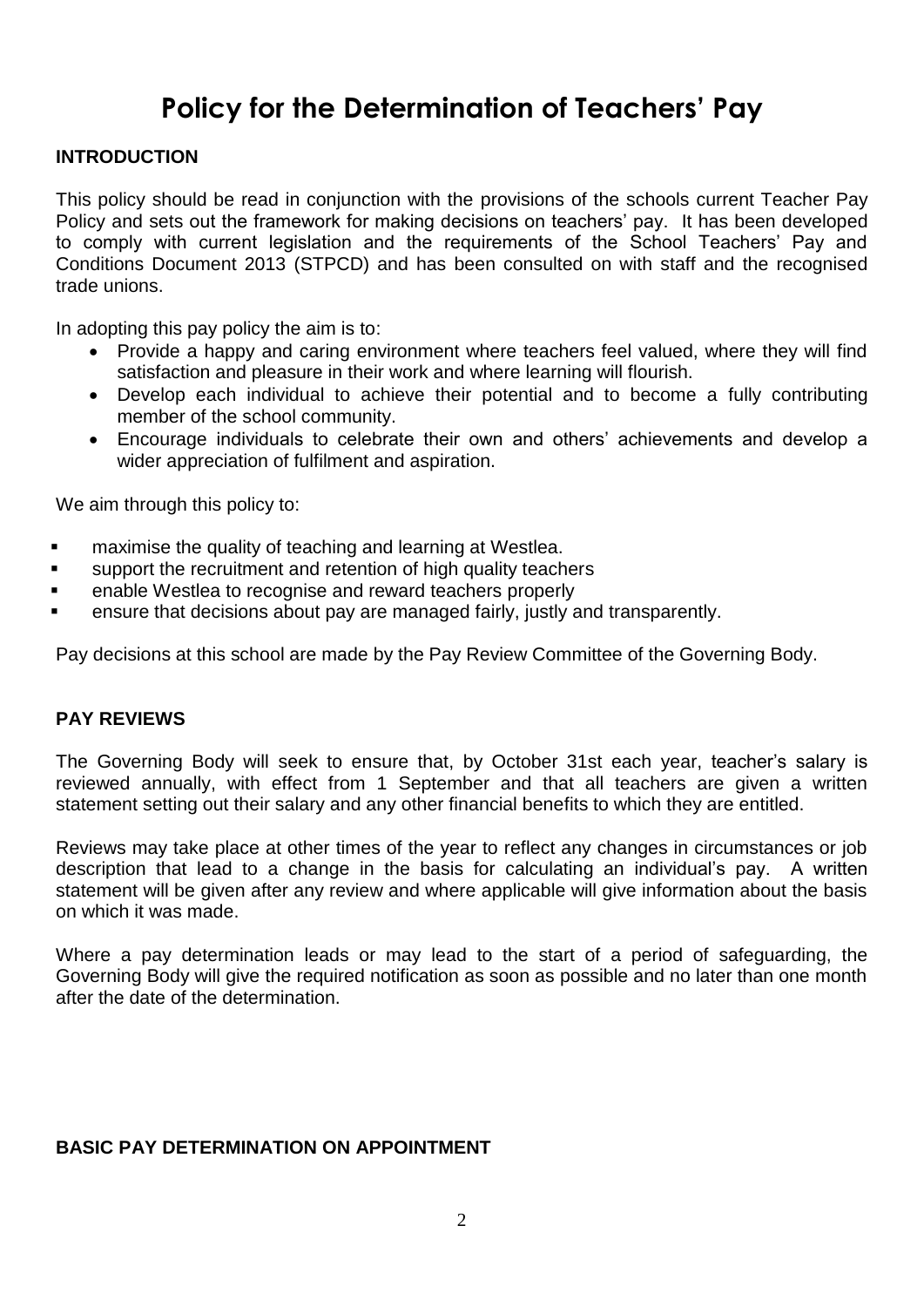The Governing Body will determine the pay range for a vacancy prior to advertising it. On appointment it will determine the starting salary within that range to be offered to the successful candidate.

In making such determinations, the Governing Body will take into account a range of factors, including:

- the nature of the post
- the level of qualifications, skills and experience required
- market conditions
- the wider school context

This school will adopt the County pay scales set for each year.

Westlea will always take a candidate's previous salary into account when setting a salary on recruitment, although national guidance states that *there is no assumption that a teacher will be paid at the same rate as they were being paid in a previous school*.

#### **TLR Allowances**

In this school, TLR 2 posts may be established and will be distributed in accordance with STPCD and the staffing structure agreed by Governors Personnel Committee.

#### **New TLR 3 Teaching & Learning Responsibility Payment**

TLR3 allowances will be made available to classroom teachers who undertake a clearly timelimited non-recurrent school improvement project where there is a clearly identified need and the project is required for the fulfilment of the School Plan. Awards of TLR3 will therefore only be made on occasion and when appropriate.

The annual value of any TLR3 paid will be between £500 and £2,500 per annum, paid pro-rata for the duration of the fixed-term. This will be based on the complexity and duration of the school improvement project and be made clear when the post is advertised.

The duties undertaken will be focused on teaching and learning and meet the same criteria as for existing TLR payments, but without the leadership responsibilities.

TLR3 payments will only be made to qualified classroom teachers and they cannot be held by TLR2 post holders. TLR3 allowances are not designed to replace TLR's.

A TLR 3 post holder will be notified in writing of the remit of the post, the value of the TLR and the expected outcomes of the project prior to the start of the work.

#### **PAY PROGRESSION BASED ON PERFORMANCE**

All teachers can expect to receive regular, constructive feedback on their performance and are subject to annual appraisal that recognises their strengths, informs plans for their future development, and helps to enhance their professional practice. The arrangements for teacher appraisal are set out in the school's teacher appraisal policy.

From September 2014, decisions regarding pay progression will be made with reference to the teachers' appraisal reports and the pay recommendations they contain. In the case of NQTs,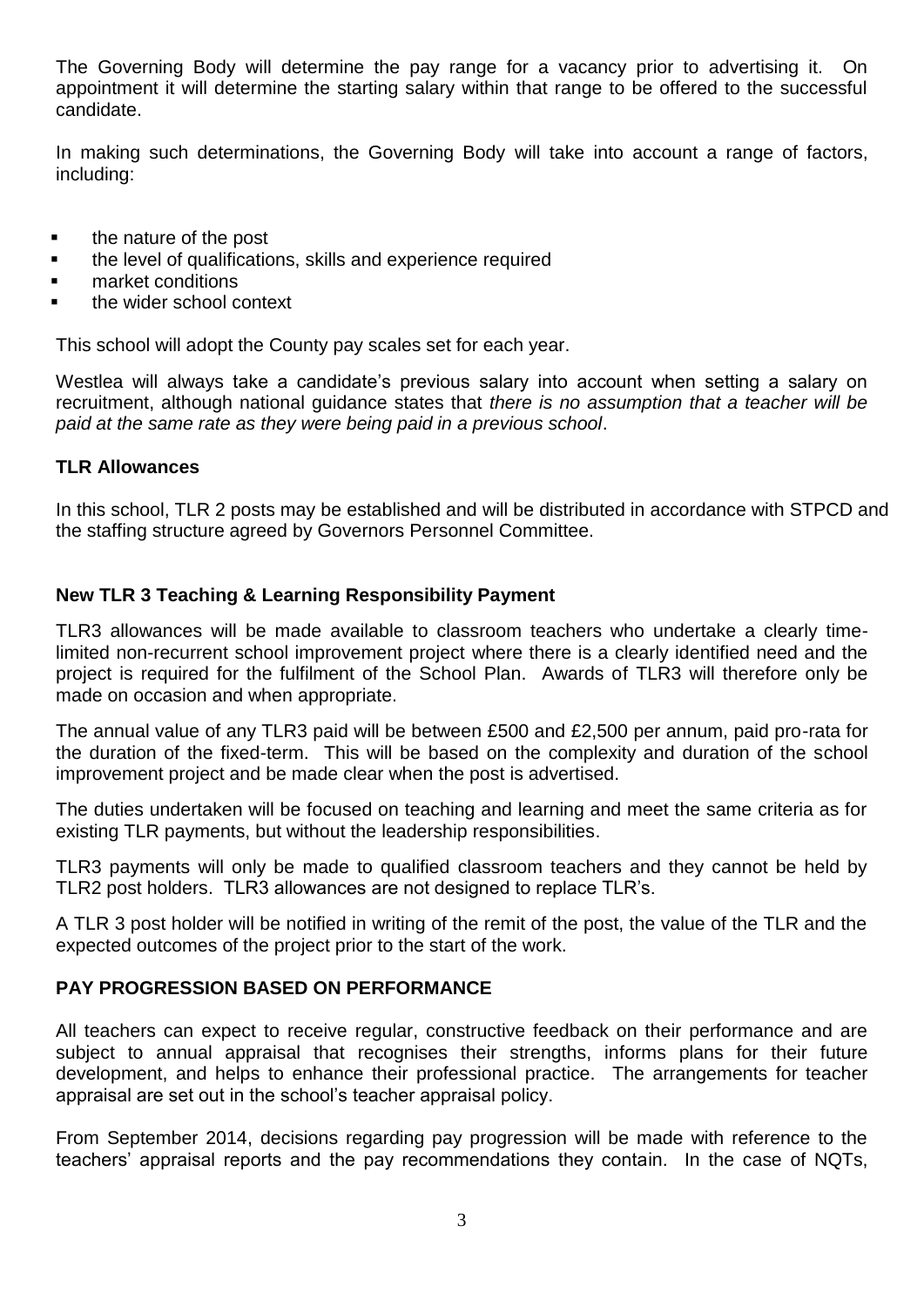whose appraisal arrangements are different, pay decisions will be made by means of the statutory induction process.

It will be possible for a 'no progression' determination to be made without recourse to the capability procedure.

To be fair and transparent, assessments of performance will be properly rooted in evidence and a process of continued dialogue, review and support between the Head teacher and staff. The school will ensure fairness by ensuring the appraiser is well equipped to lead and manage the process. At Westlea, the Head teacher, Deputy Head teacher and Senior Leaders will be responsible for the appraisal of teacher's performance. The Head teacher will take responsibility for monitoring and moderating the consistency of objectives and assessments, and for making the final recommendation to the Pay Review Committee.

The evidence we will use for progress will be gathered through the process of teacher appraisal

From September 2014 teachers' appraisal reports will contain pay recommendations. Final decisions about whether or not to accept a pay recommendation will be made by the Pay Review Committee of the Governing Body, having regard to the appraisal report and taking into account advice from the senior leadership team. The Pay Review Committee will work with Governors' Finance Committee to ensure that appropriate funding is allocated for pay progression at all levels.

Measures of teacher performance at Westlea will be absolute, not relative. An expansion of this is provided in the appendix.

Judgements of performance will be made against Appraisal objectives, on the understanding that a teacher is already fulfilling the Teachers' Standards , the Post-threshold Standards appropriate for applications to progress to UPS and any future updated subsequent national standards directive. Teachers will be eligible for pay progression if those standards are met and they have met Appraisal objectives.

Teachers will be awarded 1 point up the discretionary main pay scale, or 1 point (every 2 years) on the upper pay spine if they meet all their objectives, are assessed as fully meeting the relevant standards and teaching is consistently assessed as at least good.

Where a governing body wishes to make recruitment and retention payments to teachers, the level, duration and criteria for such payments will be set out clearly. Such payments will be reviewed annually.

#### **MOVEMENT TO THE UPPER PAY RANGE**

#### **Applications and Evidence**

Any qualified teacher may apply to be paid on the upper pay range and any such application must be assessed in line with this policy. It is the responsibility of the teacher to decide whether or not they wish to apply to be paid on the upper pay range.

Applications may be made at least once a year. Applications must be received by 31 October and will be effective from 1 September.

In this school applications for progression onto the Upper Pay Spine will be accepted from classroom teachers who are at the top of the Main Pay Scale and have at least 4 years' teaching experience.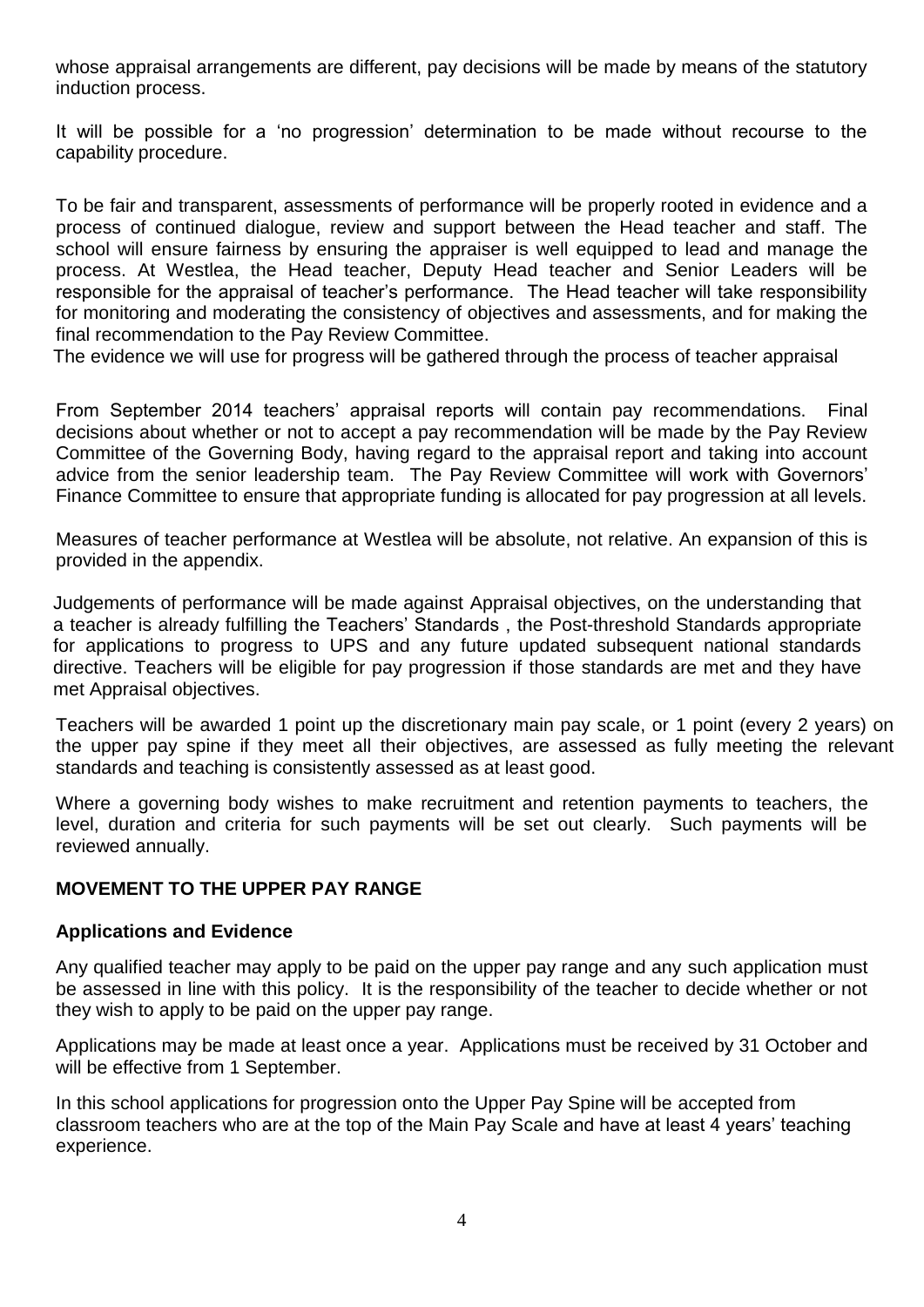If a teacher is simultaneously employed at another school, they may submit separate applications if they wish to apply to be paid on the upper pay range in that school or schools. This school will not be bound by any pay decision made by another school.

All applications should include the results of reviews or appraisals, including from September 2014 any recommendation on pay (or, where that information is not applicable or available, a statement and summary of evidence designed to demonstrate that the applicant has met the assessment criteria). Applicants should apply in writing to the Head teacher. Completed applications should contain evidence of performance against the relevant standards and information from two successful Appraisals.

# **The Assessment**

An application from a qualified teacher will be successful where the Governing Body is satisfied that:

- (a) the teacher is highly competent in all elements of the relevant standards; and
- (b) the teacher's achievements and contribution to the school are substantial and sustained.

For the purposes of this pay policy;

- **'highly competent'** means performance which is consistently good and often outstanding, and which can provide high quality coaching and mentoring to other teachers, give advice to them and demonstrate to them highly effective teaching practice and how to make a wider contribution to the work of the school, in order to help them meet the relevant standards and develop their teaching practice.
- **'substantial'** means of real importance, validity or value to the school; plays a critical role in the life of the school; provides a role model for teaching and learning; makes a distinctive contribution to the raising of pupil standards; takes advantage of appropriate opportunities for professional development and uses the outcomes effectively to improve pupils' learning, and
- **'sustained'** means progress in relation to the relevant standards has been maintained continuously over a period of 2 school years.

The application will be assessed robustly, transparently and equitably by the Head teacher who will make the initial assessment and recommendation to the Pay Review Committee.

#### **Processes and procedures**

The assessment will be made within 10 working days when the applicant will be informed of the date of the next Pay Review Committee.

If deemed successful by the Pay Review Committee of the Governing Body, all applicants will move to the upper pay range from 1<sup>st</sup> September. All applications will commence at the lowest point of the pay range and will have the opportunity to progress annually in line with the new Regulations.

If unsuccessful, feedback will be provided, in writing by the Head teacher within 10 working days of the decision.

Any appeal against a decision not to move the teacher to the upper pay range will be heard under the School's Appeals process.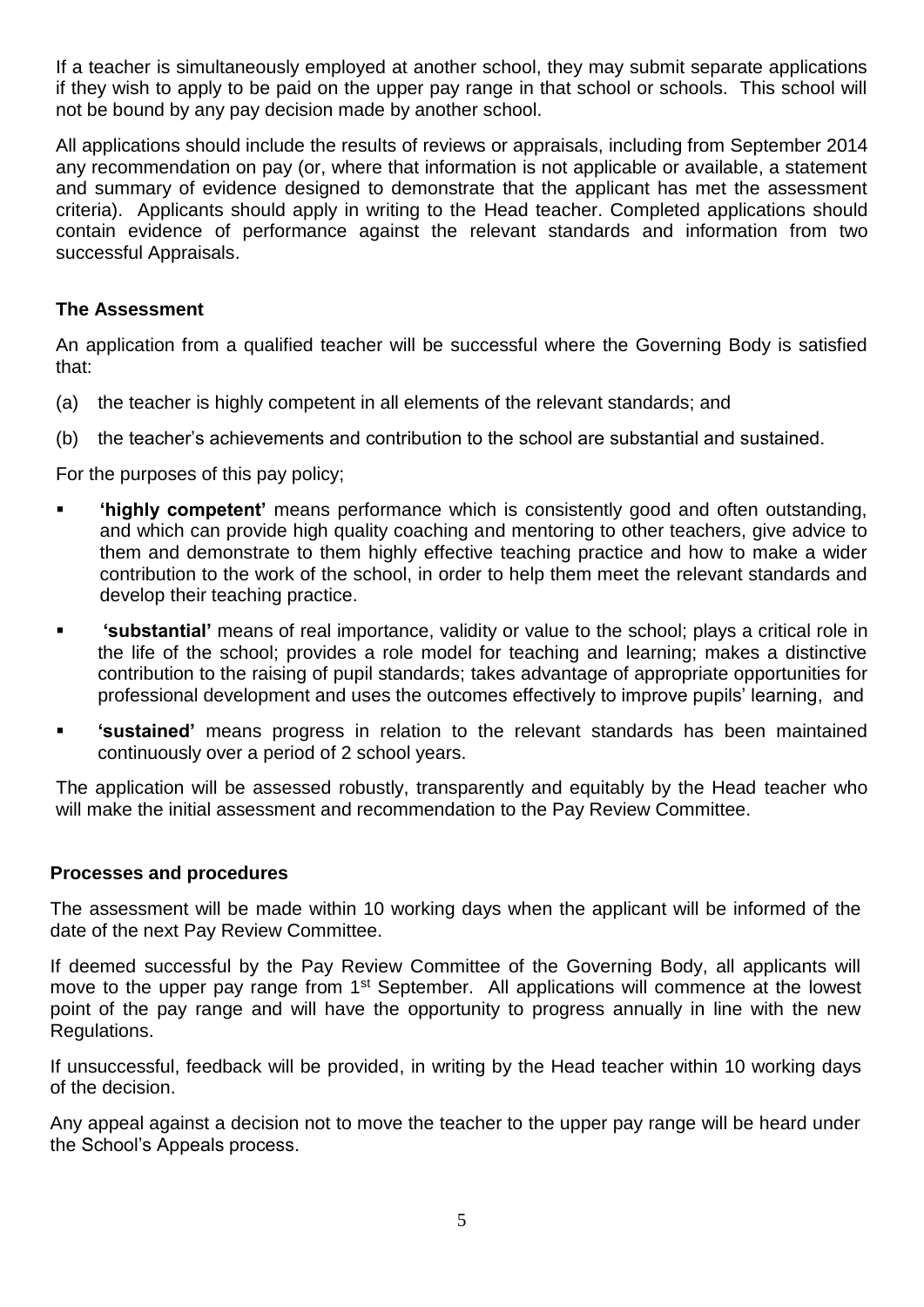#### **PART-TIME TEACHERS**

Teachers employed on an on-going basis at the school but who work less than a full working week are deemed to be part-time. The Governing Body will give them a written statement detailing their working time obligations and the standard mechanism used to determine their pay, subject to the provisions of the statutory pay and working time arrangements and by comparison with the school's timetabled teaching week for a full-time teacher in an equivalent post.

#### **SHORT NOTICE and SUPPLY TEACHERS**

Teachers employed on a day-to-day or other short notice basis will be paid on a daily basis calculated on the assumption that a full working year consists of 195 days; periods of employment for less than a day being calculated pro-rata.

# **PAY INCREASES ARISING FROM CHANGES TO THE DOCUMENT**

All teachers are paid in accordance with the statutory provisions of the Document as updated from time to time and in accordance with the current School Teacher Pay Policy.

# **MONITORING THE IMPACT OF THE POLICY**

The Governing Body will monitor the outcomes and impact of this policy each year, including trends in progression across specific groups of teachers to assess its effect and the school's continued compliance with equalities legislation.